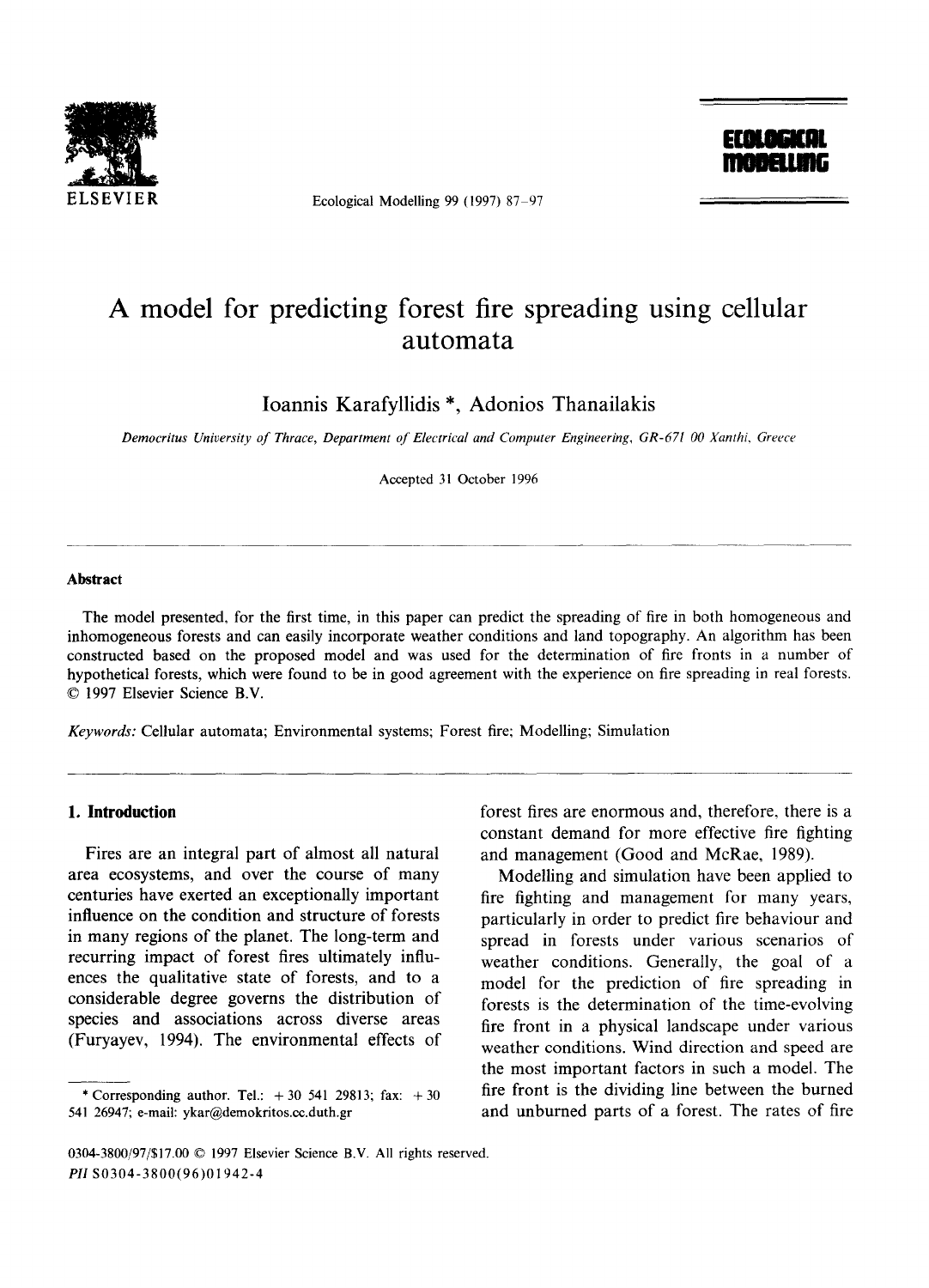spread, i.e. the fire front speed at each point in a forest, is given by some previously calculated 'rate of fire spread' distribution (McRae, 1989). A model for fire spreading in forests can be used as a real-time decision support system, in order to enhance the effectiveness of fire fighting strategies (Kessell and Beck, 1991). It can also be used for the determination of strategies for fire control and land use planning, and for the simulation based training of fire brigades (Green and Gill, 1989). Such a model could be part of a system for real time fire front determination. Such a system would combine a geographical information system (GIS) and satellite imagery with a model for forest fire spreading (Beer, 1989). Inputs to such a system would be a satellite image of the fire front at a time  $t_1$ , the weather conditions, and the shape and height of the land, i.e. the contour map. The output of this system would be the fire front position at any time  $t_2 > t_1$ .

The following are four of the most important models for forest fire spreading, developed until now. In the first model the set probability theory is used. Using this model and taking into account initial data on the fire condition, it is possible to calculate an average fire front forecast for any subsequent time (Ivanilova, 1985). The second model has been developed by extending an existing stochastic model, in which the fire spreading process is described as a percolation process. Although the model is general, it has only been applied to city layouts (Hirabayashi and Kasahara, t988). In the third model, given the initial position of the fire front, the new fire front position is determined using the Huygen's principle (Beer, 1989). In the fourth model the temperature fields and the fire propagation are determined simultaneously by performing turbulent fluid flow calculations (Lopes et al., 1995). In an experimental model, which has also been developed for modelling forest fires (Zhang et al., 1992), the researchers present an experiment on the propagation of a flameless fire on a thin piece of paper which can simulate a real forest fire. The difficulties in modelling and simulation of forest fires are severe, because the problem of predicting forest fire spreading is a highly non-linear problem and the shape of the forest and the different

areas in it impose complicated boundary conditions. The models developed until now, are either inaccurate or they demand staggering amounts of computer memory and computation time (Bardley and Clymer, 1993). Furthermore, none of these models can incorporate all the factors affecting the forest fire spreading (Bardley and Clymer, 1993). These factors are: the weather conditions, and especially the wind direction and speed, the complex topography of the landscape and the existence of areas with different rates of fire spread. It is very difficult to describe the action of all these factors using partial differential equations (PDEs). Such an attempt will probably lead to a system of PDEs which will be very difficult to handle. Cellular Automata (CAs), first introduced by von Neumann (1966), are an alternative to PDEs and have been used successfully in modelling physical systems and processes (Toffoli, 1984a. CAs have also been extensively used as models for complex systems (Wolfram, 1994), and have been applied to several physical problems, where local interactions are involved (Chopard and Droz, 1991), (Gerhard and Schuster, 1989), (Gerhard et al., 1990). Because of their discrete nature and their suitability for implementation on digital computers, CAs seem to be appropriate for modelling forest fire spreading.

The aim of this work is to investigate the possibility of using CAs in modelling forest fire spreading. A model based on CAs was developed, in the framework of this research work. This model can easily incorporate all the factors affecting the forest fire spreading. An algorithm was constructed using this model, and it was used for the determination of fire fronts in a number of hypothetical forests. This algorithm is very fast and can run effectively on a personal computer.

# **2. Cellular automata**

CAs are models of physical systems where space and time are discrete and interactions are only local. CAs, first introduced by von Neumann (1966), have been extensively used as models for complex systems (Wolfram, 1994). CAs have also been applied to several physical and technological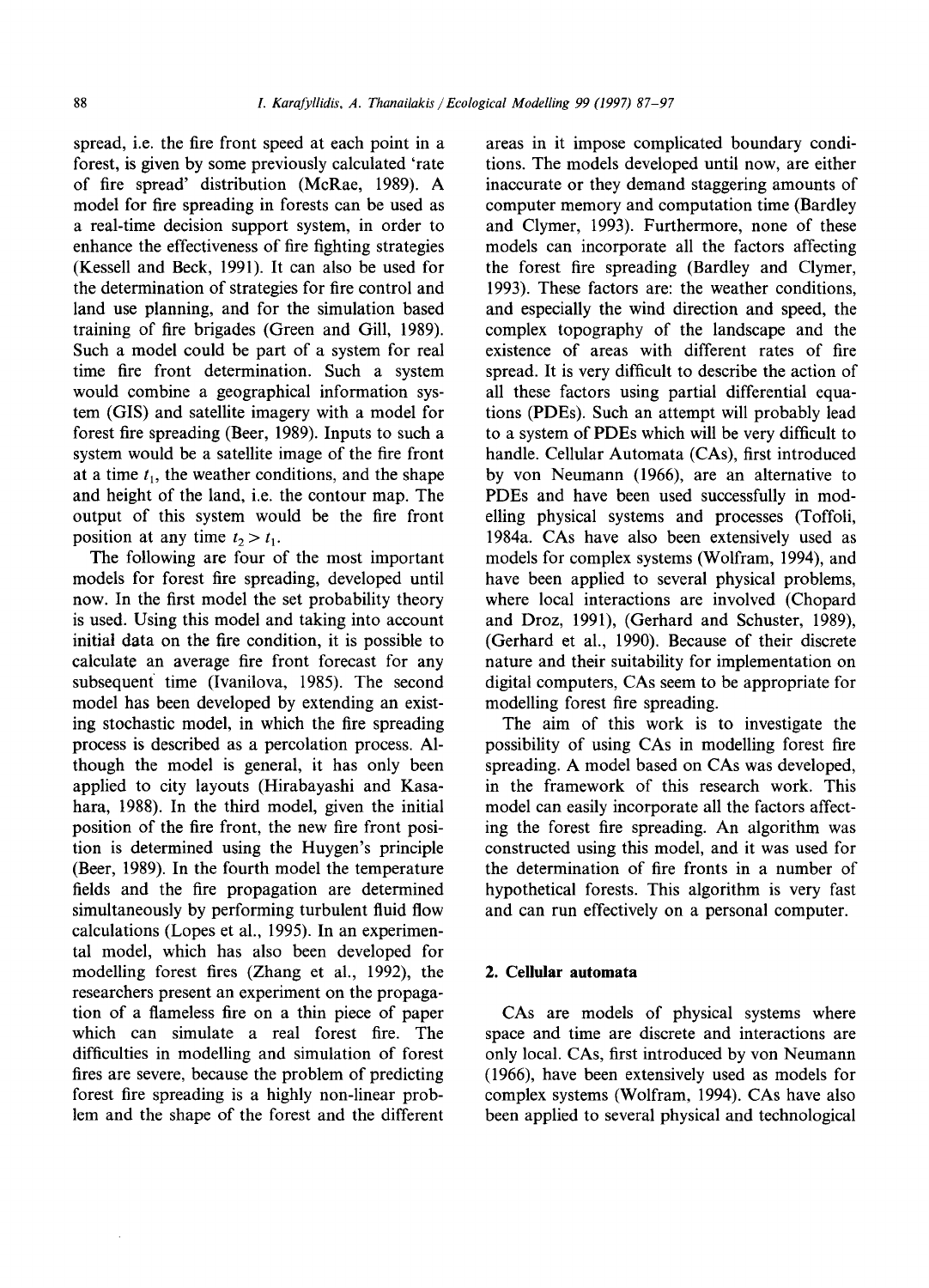problems, where local interactions are involved (Karafyllidis and Thanailakis, 1995, 1996), (Weimar et al., 1992). In spite of their structural simplicity, CAs exhibit complex dynamical behaviour and can describe many physical systems and processes. A CA consists of a regular uniform n-dimensional lattice (or array). At each site of the lattice (cell) a physical quantity takes values. This physical quantity is the global state of the CA, and the value of this quantity at each cell is the local state of this cell. Each cell is restricted to local neighbourhood interaction only, and as a result it is incapable of immediate global communication. The neighbourhood of a cell is taken to be the cell itself and some or all of the immediately adjacent cells. The state at each cell is updated simultaneously at discrete time steps, based on the states in its neighbourhood at the preceding time step. The algorithm used to compute the next cell state is referred to as the CA local rule. Usually the same local rule is applied to all cells of the CA.

A CA is characterised by five properties:

- 1. The number of spatial dimensions  $(n)$ .
- 2. The width of each side of the array  $(w)$ .  $w_i$  is the width of the jth side of the array, where  $j = 1, 2, 3, \ldots n$
- 3. The width of the neighbourhood of the cell  $(d)$ .  $d_i$  is the width of the neighbourhood at the *j*th side of the array.
- 4. The cell state.
- 5. The CA local rule, which may be an arbitrary function F.

The state of a cell at time step  $(t + 1)$  is computed according to  $F$ .  $F$  is a function of the state of this cell and of the states of the cells in its neighbourhood at time step  $t$ . The case of a two-dimensional CA  $(n = 2)$ , with neighbourhood width  $d_1 = 3$  and  $d_2 = 3$ , is shown in Fig. 1. In this case the neighbourhood of the  $(i, j)$  cell consists of the  $(i, j)$  cell itself and of all eight cells which are adjacent and diagonal to it. The CA local rule, which calculates the state of the  $(i, j)$  cell at time step  $t + 1$ , is a function of the  $(i, j)$  cell's own state and of the states of all eight cells in its neighbourhood at time step  $t$ .

CAs have enough expressive power to represent phenomena of arbitrary complexity and at the

same time they can be simulated exactly by digital computers because of their intrinsic discreteness; i.e. the topology of the simulated object is reproduced in the simulating device (Vichniac, 1984), (Wilding et al., 1991). Mathematical tools for simulating physics, namely Partial Differential Equations (PDEs), contain much more information than is usually needed, because variables may take an infinite number of values in a continuous space. PDEs are used to compute values of physical quantities at points in continuous time. But the values of physical quantities are usually measured over finite volumes at discrete time steps (Toffoli, 1984a). CAs are used to compute values of physical quantities over finite areas (CA cells) at discrete time steps. The CA approach is consistent with the modern notion of unified space-time. In computer science space corresponds to memory and time to processing unit. In CAs memory (CA cell state) and processing unit (CA local rule) are inseparably related to a CA cell (Matzke, 1994), (Omtzigt, 1994). Because of the above reasons, algorithms that are based on CAs run fast on digital computers (Matzke, 1994), (Toffoli, 1984a). More about modelling physics with CAs may be found in (Feynman, 1982), (Minsky, 1982), (Zeigler, 1982).



Fig. 1. The neighbourhood of the  $(i, j)$  cell comprises the nine grey cells.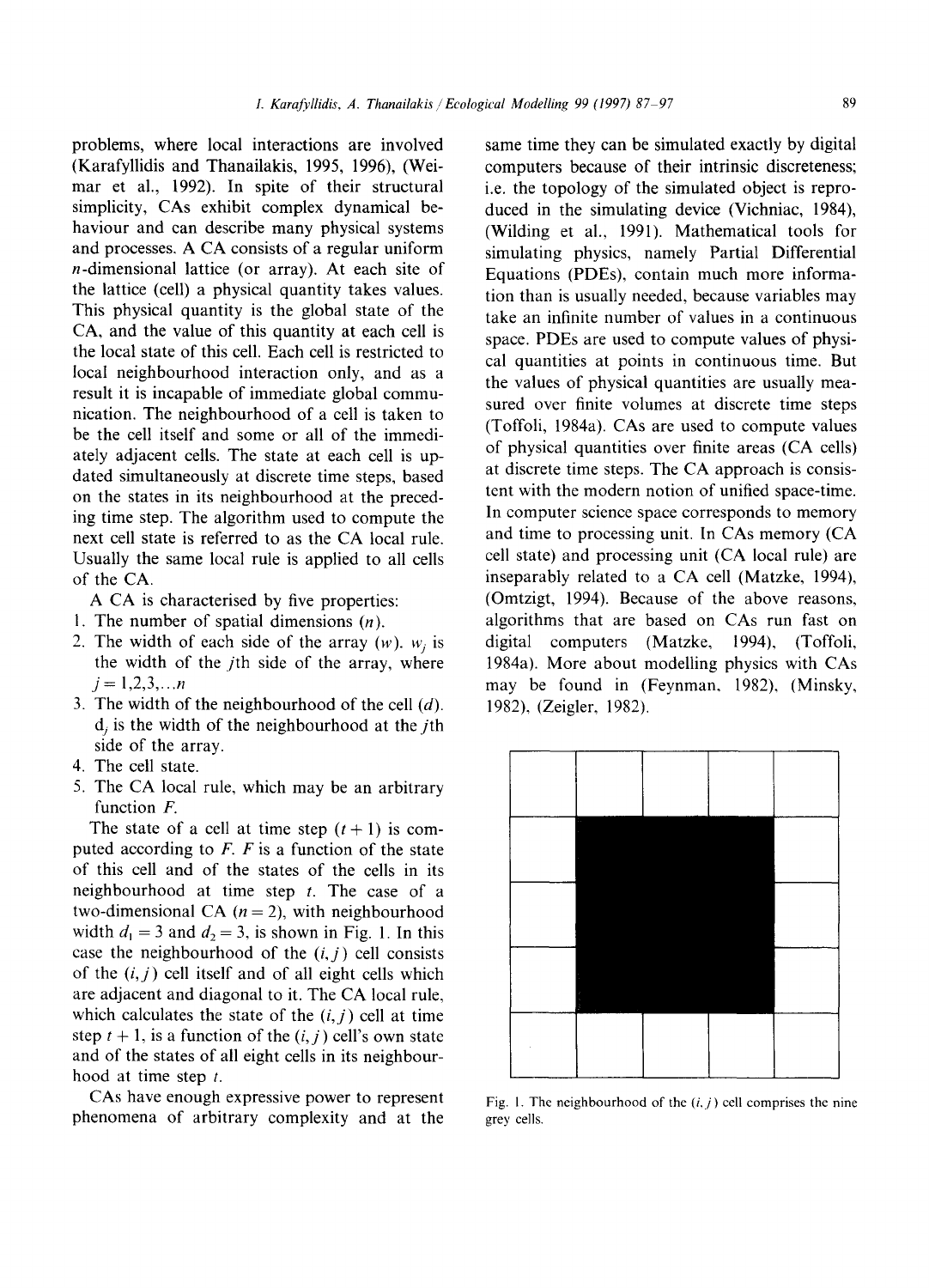Models based on CAs lead to algorithms which are fast when implemented on serial computers, because they exploit the inherent parallelism of the CA structure. These algorithms are also appropriate for implementation on massively parallel computers, such as CAM (Toffoli, 1984b, (Wilding et al., 1991).

#### **3. Description of the basic model**

The problem of predicting forest fire spreading can be stated as follows:

Given a scalar velocity field  $R(x, y)$  which is the distribution of the rates of fire spread at every point in a forest, the forest fire front at time  $t_1$ , the wind direction and speed, and the height and shape of the land, determine the fire front at any time  $t_2 > t_1$ .

The forest is divided into a matrix of identical square cells, with side length  $a$ , and it is represented by a CA, where each cell of the forest is considered as a CA cell. The number of spatial dimensions of the CA is:  $n = 2$ . The widths of the two sides of the CA are taken to be equal, i.e.  $w_1 = w_2$ . The widths of the neighbourhood at sides 1 and 2,  $d_1$  and  $d_2$ , of the  $(i, j)$  cell are taken to be equal to three. Fig. 1 shows the neighbourhood of the  $(i, j)$  cell.

The local state of each CA cell at time  $t$  is defined as the ratio of the burned out cell area to the total cell area:

$$
S_{i,j}^t = \frac{A_b}{A_t} \tag{1}
$$

 $S_{i,j}^i$  being the local state of the  $(i, j)$  cell, at time t, and  $A_b$  and  $A_t$  the burned out and total cell areas, respectively. The state of an unburned cell is zero, whereas the state of a fully burned out cell is 1.  $S_{i,j}^t$  may take any value in between. At each cell of the CA is allocated a rate of fire spread  $R$ , which is the value of  $R(x, y)$  at the central point of the cell. The rate of fire spread distribution is assumed to be given by some other model (McRae, 1989).  $R_{i,j}$  is the rate of fire spread allocated to the  $(i, j)$  cell, and it determines the time needed for this cell to be fully burned out. The state of a cell at time step  $t + 1$  is affected by the states of all eight cells in its neighbourhood at time step t and by its own state at time step  $t$ :

$$
S_{i,j}^{t+1} = F(S_{i-1,j-1}^t, S_{i-1,j}^t, S_{i-1,j+1}^t, S_{i,j-1}^t, S_{i,j}^t)
$$
  

$$
S_{i,j+1}^t, S_{i+1,j-1}^t, S_{i+1,j}^t, S_{i+1,j+1}^t)
$$
 (2)

This function is the CA local rule.  $S_{i,j}^t$  and  $S_{i,j}^{t+1}$ are the states of the  $(i, j)$  cell at time steps t and  $t + 1$ , respectively. The CA local rule includes the effects, on a particular cell, of the states of all cells in its neighbourhood, as well as the effect of the preceding state of the particular cell itself. If the *(i,j)* cell is completely unburned and only one of its adjacent neighbours (cells which have a common side with the central cell) is completely burned out, then the  $(i, j)$  cell will be completely burned out after a time  $t_a$  given by:

$$
t_a = \frac{a}{R_{i,j}}\tag{3}
$$

a is the cell length  $(m)$  and R is the speed of fire spreading (m/s). If only one of its diagonal neighbours is completely burned out, the *(i, j)* cell will be completely burned out after a time  $t_d$  given by:

$$
t_d = \frac{\sqrt{2a}}{R_{i,j}} = \sqrt{2}t_a \tag{4}
$$

 $\sqrt{2}a$  is the length of the diagonal of the cell. If the time step is taken to be equal to  $t_a$ , and all cells in the neighbourhood of the  $(i, j)$  cell are unburned except for one adjacent cell, then after a time step the  $(i, j)$  cell will be fully burned out, i.e. its state will be 1. Suppose that all cells in the neighbourhood of the  $(i, j)$  cell are unburned except for one diagonal cell as shown in Fig. 2(a). In this figure burned out areas are grey. After a time step, the  $(i, j)$  cell will be partially burned out, as shown in Fig. 2(b). The state of the  $(i, j)$ cell will be:

$$
S_{i,j}^{t+1} = \frac{a^2 - ((\sqrt{2} - 1)^2 a^2)}{a^2} = 2(\sqrt{2} - 1) \approx 0.83
$$
\n(5)

In other words, if the state of only one adjacent cell is 1, then the state of the  $(i, j)$  cell at the next. time step will be 1. If the state of only one diagonal cell is 1, then the state of the *(i,j)* cell at the next time step will be 0.83. If more than one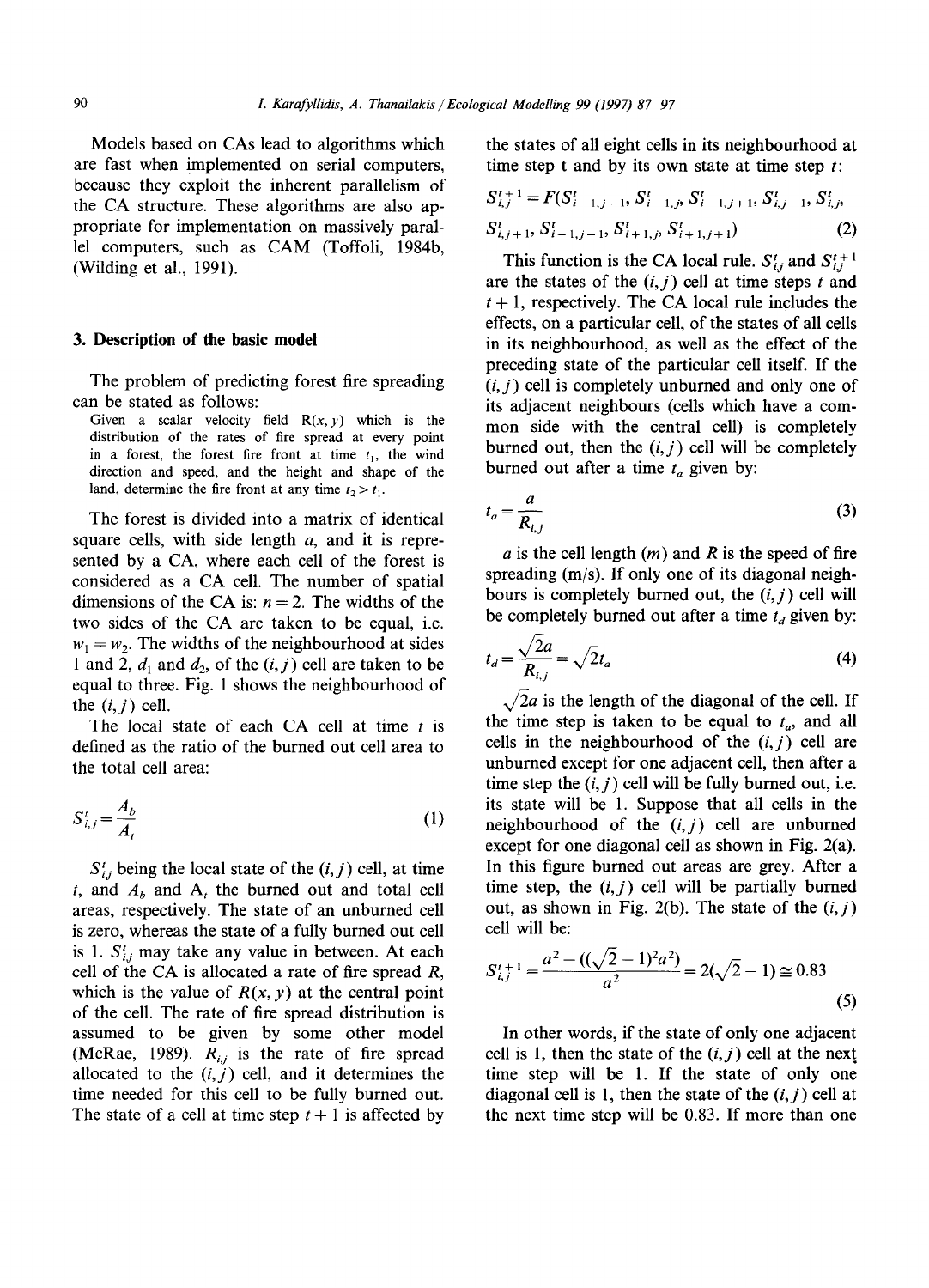

Fig. 2. (a) The cells in the neighbourhood of the  $(i, j)$  cell at time step t. Only the  $(i - 1, j - 1)$  cell is fully burned out. (b) The same cells at time step  $t+1$ . The  $(i-1,j-1)$ ,  $(i-1,j)$ and  $(i, j-1)$  cells are fully burned out. The  $(i, j)$  cell is partially burned out.

cells in the neighbourhood are in state 1, then the state of the  $(i, j)$  cell at the next time step will be 1. Consequently, the CA local rule is given by:

$$
S'_{i,j}^{t+1} = S'_{i,j} + (S'_{i-1,j} + S'_{i,j-1} + S'_{i,j+1} + S'_{i+1,j})
$$
  
+ 0.83(S'\_{i-1,j-1} + S'\_{i-1,j+1} + S'\_{i+1,j-1}  
+ S'\_{i+1,j+1}) \t\t(6)

It is possible the value of  $S_{i,j}^{t+1}$  to be greater than 1. In this case  $S_{i,j}^{t+1}$  is taken to be equal to 1.

A forest is homogeneous, if the value of the rate of fire spread  $R$  is the same for all cells. Consider that a fire starts at a point in a hypothetical homogeneous flat forest, and that no wind is blowing. In this case the fire fronts should be circular. This was the first test to the proposed model. Successive fire fronts in a homogeneous flat forest are shown in Fig. 3. The fire fronts are almost perfect circles. Facets are present on the fronts because of the rectangular CA grid. The centre of the circular fronts is the point where the fire was started.

#### **4. Application of the model to hypothetical forests**

#### *4. I. Inhomogeneous forests*

Almost all physical forests are inhomogeneous, i.e. the value of the rate of fire spread is not the same for all cells. A model for forest fire spreading should be able to determine the time-evolving

fire front in inhomogeneous forests. The proposed model has been applied to the fiat hypothetical forest of Fig, 4(a). There are two areas with different rates of fire spread in this forest. For the forest of Fig. 4(a),  $R_1$  was taken to be larger than  $R<sub>2</sub>$  Consider that a fire starts at the center of this hypothetical forest. The successive fire fronts are shown in Fig. 4(b). It is supposed that no wind is blowing. Fire fronts are of circular shape, and the front advances with equal speed in all directions, in the homogeneous area where the rate of fire spread is equal to  $R_1$ . In the area where the rate of fire spread is  $R_2$  ( $R_1 > R_2$ ) the speed of the fire front decreases, and the fronts in and near this area are not circular. The fire fronts are continuous at the boundary between the two areas at all time steps. The time step in the model was taken to be equal to the time needed for the cells with the larger rate of fire spread to be fully burned out:

$$
t_a = \frac{a}{R_1} \tag{7}
$$

The cells with smaller  *need more time steps* to get fully burned out,



Fig. 3. Fire fronts in a flat homogeneous forest when no wind blows. The fire starts at the centre of the circular fronts. (The units in both axes are arbitrary).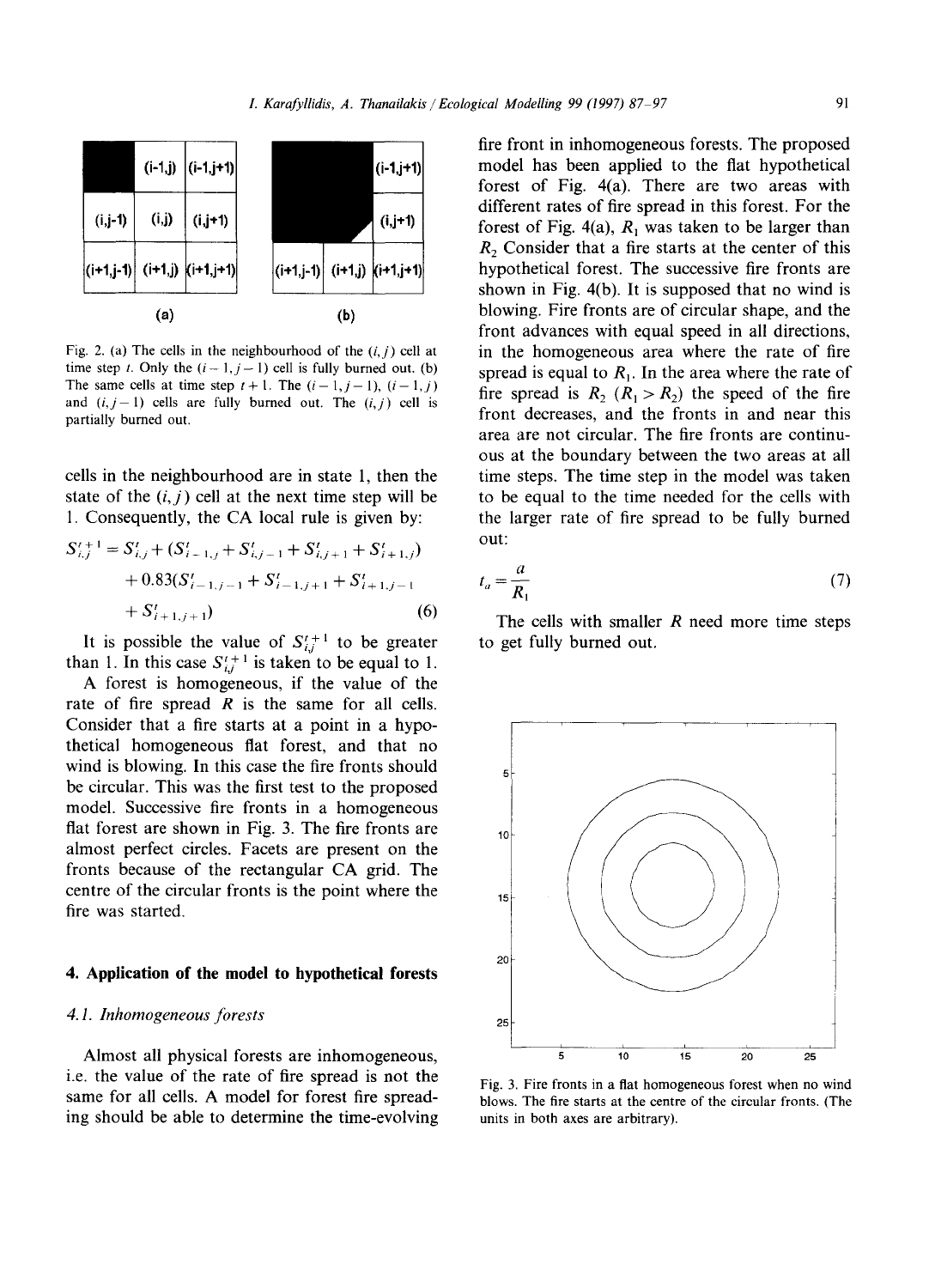

Fig. 4. (a) An inhomogeneous flat forest,  $R_1 > R_2$ . (b) Succes**sive fire fronts in forest** (a). No **wind is blowing. (The units in both axes are arbitrary).** 

**It is possible in a forest to exist incombustible areas, such as human constructions, large rocks, rocky hills, etc. The rate of fire spread R in such areas is equal to zero. In Fig. 5(a) the black rectangle represents an incombustible area (e.g. a human construction), in a hypothetical forest. In**side this rectangle  $R = 0$  and, consequently the **state of the CA cells in this area is always 0. In the rest of the forest, the value of R is everywhere the same. It is supposed that no wind is blowing.** 

**Consider that a fire starts at the center of this hypothetical forest. The successive fire fronts are shown in Fig. 5(a). The fire by-passes the small incombustible area, and after a few time steps the fire front becomes almost circular. The black area of Fig. 5(b) represents some physical incombustible area (e.g. a large rock, or a rocky hill). Again a fire starts at the center of this hypothetical forest and no wind is blowing. The fire again by-passes the incombustible area. In this case** 



**Fig. 5. Successive fire fronts in a flat forest, when no wind is blowing. Black areas in this forest represent incombustible areas. (The units in both axes are arbitrary).**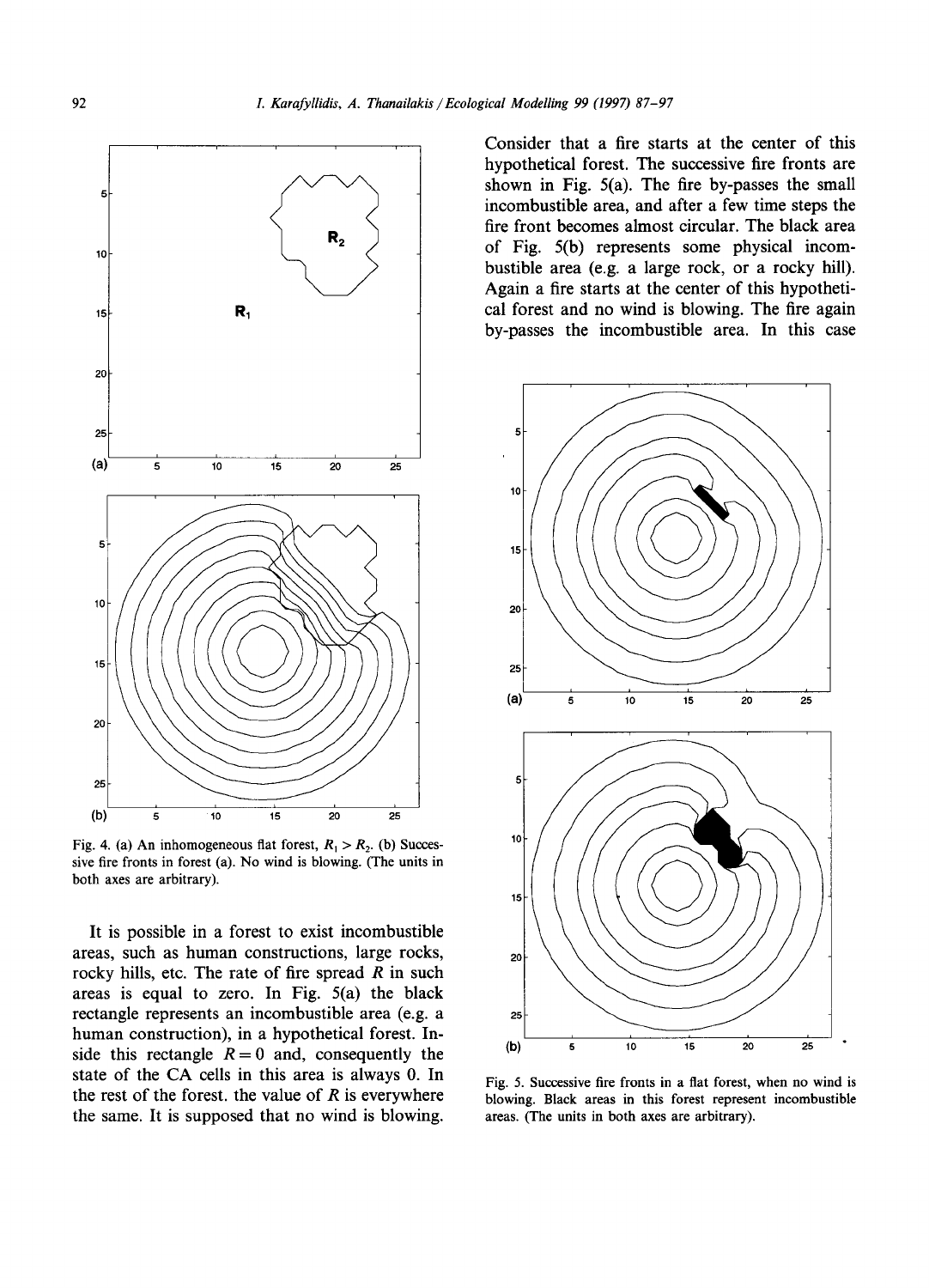more time steps are needed for the fire front to become almost circular, because the incombustible area is larger than the one of Fig. 5(a).

# 4.2. Effect of weather conditions on forest fire *spreading*

The most important weather factors that affect forest fire spreading is the temperature and the wind speed and direction. The effect of temperature is included in the rate of fire spread, i.e. the rate of fire spread in the same forest is larger in summer than in winter, because the fuel in forests is different at different seasons.

The wind speed and direction greatly affect the forest fire spreading and every model for forest fire spreading should incorporate this important factor. Wind speed and direction is incorporated in the proposed model in a very simple manner. Consider that, in the flat homogeneous forest of Fig. 6(a), East is on the right side, West on the left side, North at the top and South at the bottom. The  $(i, j + 1)$  cell in Fig. 1 is the east cell, the  $(i, j-1)$  is the west cell, the  $(i-1,j)$  is the north cell and  $(i+1,j)$  is the south cell. Cells  $(i-1, j-1)$ ,  $(i-1, j+1)$ ,  $(i+$  $1, j-1$ ) and  $(i+1, j+1)$  are the Northwest, Northeast, Southwest and Southeast cells, respectively. To incorporate the wind into the proposed model, a weight is assigned to each state of the neighbouring cells in the CA local rule given by Eq. (6). After this, the CA local rule takes the form:

$$
S_{i,j}^{t+1} = S_{i,j}^{t} + (nS_{i-1,j}^{t} + wS_{i,j-1}^{t} + eS_{i,j+1}^{t})
$$
  
+  $sS_{i+1,j}^{t}$ )  
+ 0.83(*nw*S\_{i-1,j-1}^{t} + neS\_{i-1,j+1}^{t})  
+  $swS_{i+1,j-1}^{t} + seS_{i+1,j+1}^{t}$  (8)

In the case where no wind is blowing the values of all weights are set equal to 1. If wind is blowing from West towards East, the speed of



Fig. 6. Successive fire fronts in a flat homogeneous forest when: (a) a weak wind and (b) a stronger wind is blowing from west towards east. (The units in both axes are arbitrary).

the fire front will be larger in the direction from West to East and smaller in the direction from East to West. Therefore, in order to model a weak wind blowing from West towards East the weights in Eq. (8) are set to the following values: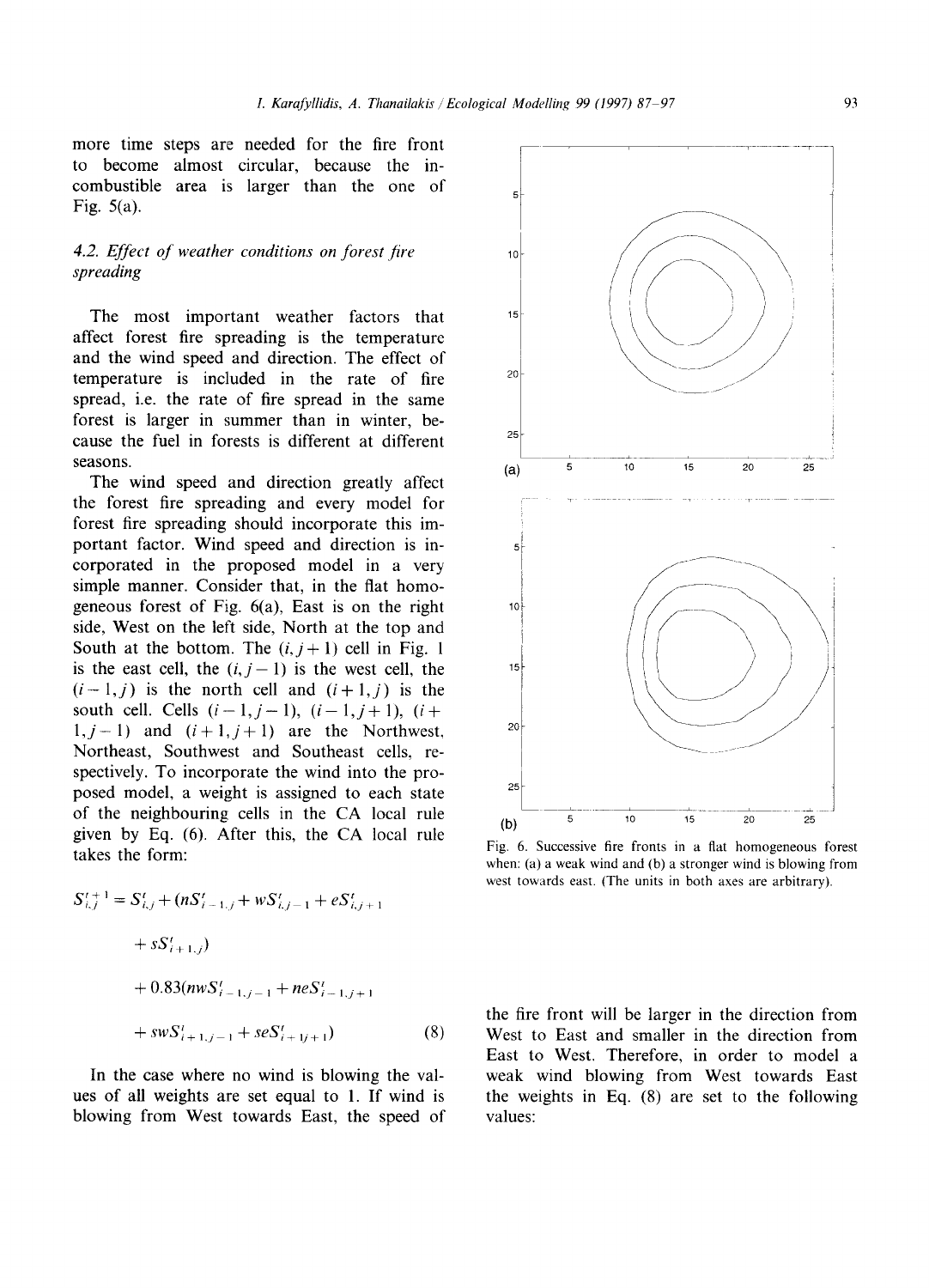$$
W = 1.1 \t e = 0.9 \t n = 1 \t s = 1
$$
  
\n
$$
sw = 1.04 \t nw = 1.04 \t se = 1 \t ne = 1 \t (9)
$$

Three successive fire fronts produced by the proposed model in this case are shown in Fig. 6(a). Consider again that a fire starts at the centre of a fiat homogeneous forest. Changes in wind speed are easily modelled by changing the values of the weights. In the case of a stronger wind, blowing in the same direction as previously, the weights are set to the following values:

$$
w = 1.3
$$
  $e = 0.8$   $n = 1$   $s = 1$   
\n $sw = 1.1$   $nw = 1.1$   $se = 1$   $ne = 1$  (10)

Three successive fire fronts produced in this case of the stronger wind are shown in Fig. 6(b). Fig. 6(a) and (b) give the position of successive fire fronts after the same number of time steps.

Changes in both wind speed and direction are easily incorporated in the proposed model. Consider the case where a weak wind blows from West towards East in a fiat homogeneous forest. Consider that a fire starts at the centre of the forest. The first two fire fronts (1 and 2) in Fig. 7 are produced by the proposed model when the values of the weights are given by Eq. (9). Immediately after the fire front 2, the direction of the wind changes and the wind is now blowing from South towards North. Additionally, the wind becomes stronger. The values of the weights are set equal to:

 $w = 1$   $e = 1$   $n = 0.8$   $s = 1.3$  $sw = 1.1$   $nw = 1$   $se = 1.1$   $ne = 1$  (11)

and the fire fronts 3 and 4 in Fig. 7 are produced.

# *4.3. Effect of topography*

Almost none of the forests in this planet is flat. The height differences between various points of a forest greatly affect the forest fire spreading. It is well known that fires show a higher rate of spread when they climb up an upward slope, whereas fires show a smaller rate of spread when they descend a downward slope (Lopes et al., 1995).

Height differences are incorporated in the proposed model by using weights as in the case of Section 4.2. The CA local rule takes the form:

$$
S_{i,j}^{t+1} = S_{i,j}^{t}
$$
  
+  $(H_{i-1,j}S_{i-1,j}^{t} + H_{i,j-1}S_{i,j-1}^{t}$   
+  $H_{i,j+1}S_{i,j+1}^{t} + H_{i+1,j}S_{i+1,j}^{t})$   
+ 0.83 $(H_{i-1,j-1}S_{i-1,j-1}^{t}$   
+  $H_{i-1,j+1}S_{i-1,j+1}^{t} + H_{i+1,j-1}S_{i+1,j-1}^{t}$   
+  $H_{i+1,j+1}S_{i+1,j+1}^{t}$  (12)

 $H_{k,l}$  is a constant that depends on the height difference between the central points of cells *(k, l)*  and  $(i, j)$ . If  $h_{i,j}$  is the height of the center point of the  $(i, j)$  cell, and  $h_{k,l}$  is the height of the center point of the  $(k, l)$  cell, then:

$$
H_{k,l} = F(h_{i,j} - h_{k,l})
$$
\n(13)

As a first order approximation, the dependence of  $H_{k,l}$  on the height difference was taken to be linear. Fig. 8(a) shows a homogeneous forest in which there exists a hill, or a mountain. The units in all axes are arbitrary. The lines of equal height, i.e. the contour map of this forest, are shown in Fig. 8(b). No wind blows. Consider that a fire starts at the center of this hypothetical forest. The successive fire fronts are shown in Fig. 8(c). In this figure the contour map of Fig. 8(b) is repeated using dashed lines.



Fig. 7. Successive fire fronts in a flat homogeneous forest when a wind with changing speed and direction is blowing. (The units in both axes are arbitrary).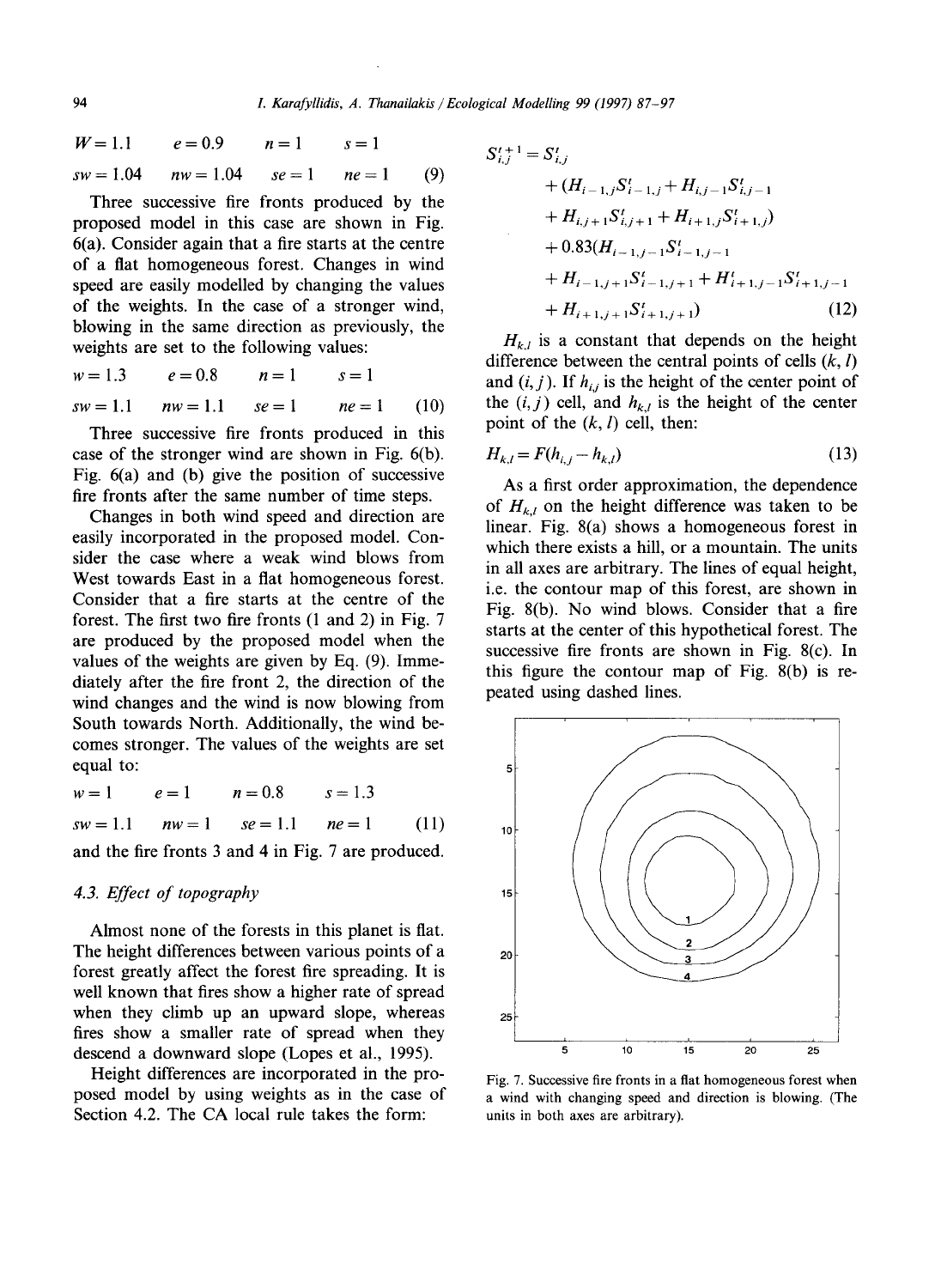

Fig. 8. (a) A homogeneous forest with a hill or a mountain in it. (b) The contour map of this forest. (c) Successive fire fronts in this forest when no wind is blowing. The contour map of the forest is repeated in this figure using dashed lines. (The units in all axes are arbitrary).

The CA local rule which incorporates both the wind and height differences is given by:

$$
S_{i,j}^{t+1} = S_{i,j}^{t}
$$
  
+  $(nH_{i-1,j}S_{i-1,j}^{t} + wH_{i,j-1}S_{i,j-1}^{t}$   
+  $eH_{i,j+1}S_{i,j+1}^{t} + sH_{i+1,j}S_{i+1,j}^{t})$   
+ 0.83 $(nwH_{i-1,j-1}S_{i-1,j-1}^{t}$   
+  $neH_{i-1,j+1}S_{i-1,j+1}^{t}$   
+  $swH_{i+1,j-1}S_{i+1,j-1}^{t}$   
+  $seH_{i+1,j+1}S_{i+1,j+1}^{t}$  (14)

#### *4.4. Computation time*

An algorithm has been constructed using the proposed model and it was used for the determination of the fire fronts in all aforementioned hypothetical forests. This algorithm was run on a i486/66 MHz machine. The computation time measured on this machine, from the time when the fire starts in a hypothetical forest until the time the forest is fully burned out, was found to be 12 s for a CA with array of  $25 \times 25$  cells, 81 s for a CA with array of  $50 \times 50$  cells and  $615$  s for a CA with array of  $100 \times 100$  cells. The computation time does not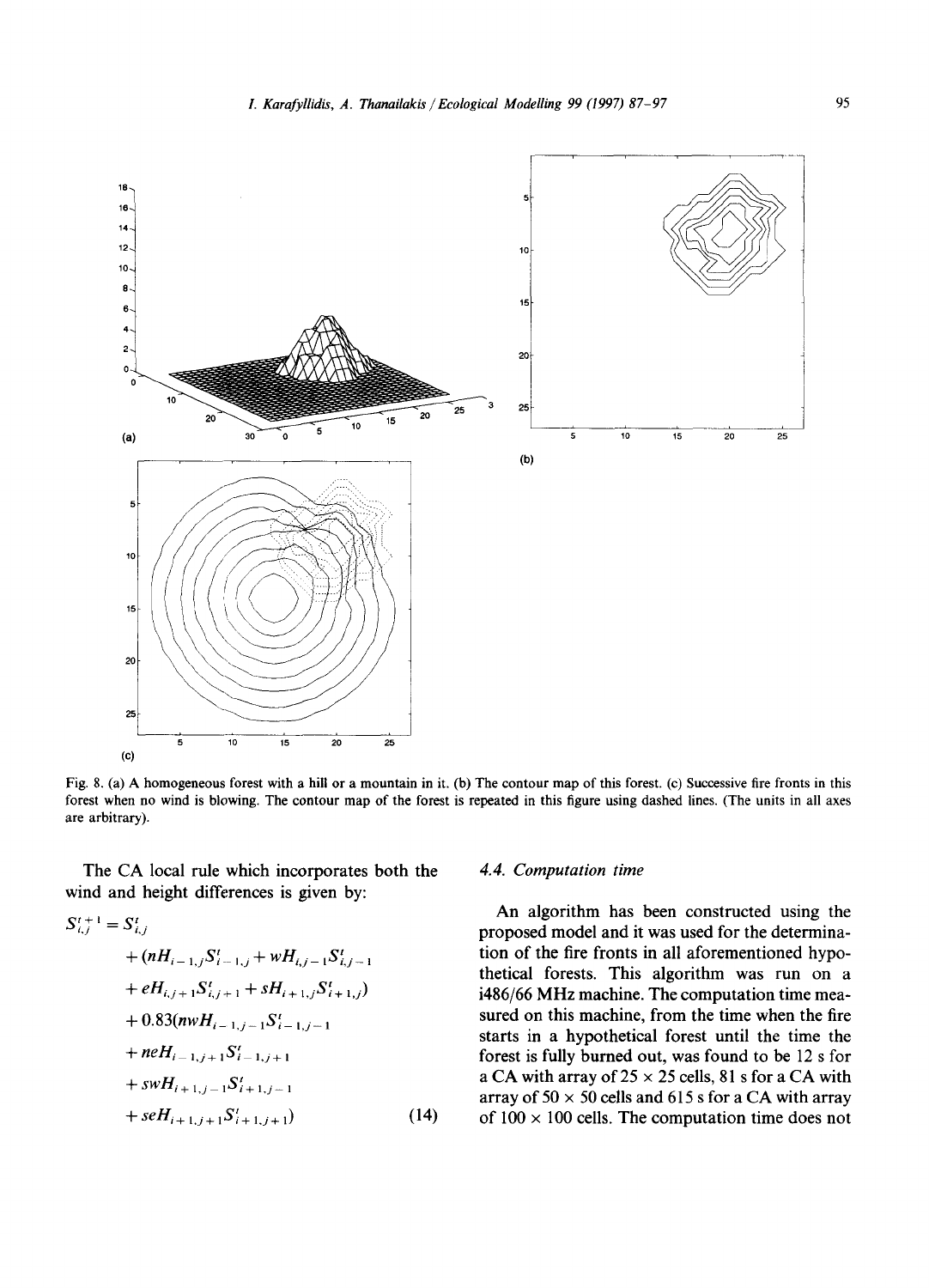**change significantly, when the wind and height difference effects are incorporated, and goes**  roughly as  $O(N^3)$  where N is the number of CA **cells in one dimension.** 

#### **5. Conclusions**

**A model for the prediction of forest fire spreading has been presented, for the first time, in this paper. The model can determine the fire fronts in both homogeneous and inhomogeneous forests. Weather conditions and land topography can be easily incorporated in this model. In the framework of this research, an algorithm has been constructed based on the proposed model. This algorithm was used for the determination of fire fronts in a number of hypothetical forests. The fire fronts in hypothetical forests, produced by this algorithm, were found to be in good agreement with the experience on fire spreading in real forests. The proposed model can serve as a basis for the development of algorithms that will simulate real fires in real forests. Evidently these algorithms will run fast and could be used not only for planing fire strategies and training, but also as a real-time decision support. Because of the inherent parallelism of CAs, algorithms based on the proposed model can potentially run on a parallel computer.** 

#### **References**

- Bardley, J.H. and Clymer, A.B., 1993. Difficulties in the simulation of wildfires. Proceedings of the 1993 Simulation Multiconference on the International Emergency Management and Engineering Conference, Arlington, VA, USA, pp. 161-171.
- Beer, T., 1989. The Australian National bushfire model. Proceedings of 8th Biennial Conference and Bushfire Dynamics Workshop, Canberra, Australia, pp. 568-572.
- Chopard, B. and Droz, M., 1991. Cellular automata model for the diffusion equation. J. Stat. Phys., 64: 859-864.
- Feynman, R.P., 1982. Simulating physics with computers. Int. J. Theor. Phys., 21: 467-488.
- Furyayev, V.V., 1994. Monitoring the aftereffects of forest fires with remote sensing imagery. Mapping Sci. Remote Sensing, 4: 352-367.
- Gerhard, M. and Schuster, H., 1989. A cellular automaton describing the formation of spatially ordered structures in chemical systems. Phys. D, 36: 209-221.
- Gerhard, M., Schuster, H. and Tyson, J.J, 1990. A cellular automaton model of excitable media. Phys. D, 46: 392- 415.
- Good, R.B. and McRae, R.H.D., 1989. The challenges of modeling natural area ecosystems. Proceedings of 8th Biennial Conference and Bushfire Dynamics Workshop, Canberra, Australia, pp. 475-484.
- Green, D.G. and Gill, A.M., 1989. Interactive bushfire simulation. Proceedings of 8th Biennial Conference and Bushfire Dynamics Workshop, Canberra, Australia, pp. 573-578.
- Hirabayashi, and F. Kasahara, Y., 1988. Fire spread simulation using an extended dynamic percolation process model. NEC Res. Dev., 89: 111-122.
- Ivanilova, T.N., 1985. Set probability identification in forest fire simulation. Proceedings of the 2nd International Symposium on Systems Analysis and Simulation, Pergamon, Berlin, 2: 185-188.
- Karafyllidis, I. and Thanailakis, A., 1995. Simulation of twodimensional photoresist etching process in integrated circuit fabrication using cellular automata. Model. Simul. Mater. Sci. Eng., 3: 629-642.
- Karafyllidis, and I. Thanailakis, A., 1996. Simulation of the image reversal submicron process in integrated circuit fabrication. Semicond. Sci. Technol., 11: 214-220.
- Kessell, S.R. and Beck, J.A., 1991. Development and implementation of forest fire modeling and decision support systems in Australia. GIS/LIS '91 Proceedings, Atlanta, GA, USA, 2: 805-816.
- Lopes, A.M.G., Sousa, A.C.M. and Viegas, D.X., 1995. Numerical simulation of turbulent flow and fire propagation in complex topography. Numerical Heat Transfer, Part A, 27: 229-253.
- Matzke, D.J., 1994. Impact of Locality and Dimensionality Limits on Architectural Trends. Proceedings of the Workshop on Physics and Computation, PhysComp'94, IEEE Computer Society Press, Los Alamitos, California, pp.  $30 - 35.$
- McRae, R.H.D, 1989. Use of digital terrain data for calculating rates of fire spread with the PREPLAN computer system. Proceedings of 8th Biennial Conference and Bushfire Dynamics Workshop, Canberra, Australia, pp. 579-585.
- Minsky, M., 1982. Cellular vacuum. Int. J. Theor. Phys., 21: 537-551.
- yon Neumann, J., 1966. Theory of Self-Reproducing Automata. University of Illinois, Urbana.
- Omtzigt E.T.L., 1984. Computational spacetimes. Proceedings of the Workshop on Physics and Computation, PhysComp'94, IEEE Computer Society Press, Los Alamitos, California, pp. 239-245.
- Toffoli, T., 1984a. Cellular automata as an alternative to (rather than an approximation of) differential equations in modeling physics. Phys. D, 10: 117-127.
- Toffoli, T., 1984b. CAM: A high-performance cellular automaton machine. Phys. D, 10: 195-204.
- Vichniac, G.Y., 1984. Simulating physics with cellular automata. Phys. D, 10: 96-116.